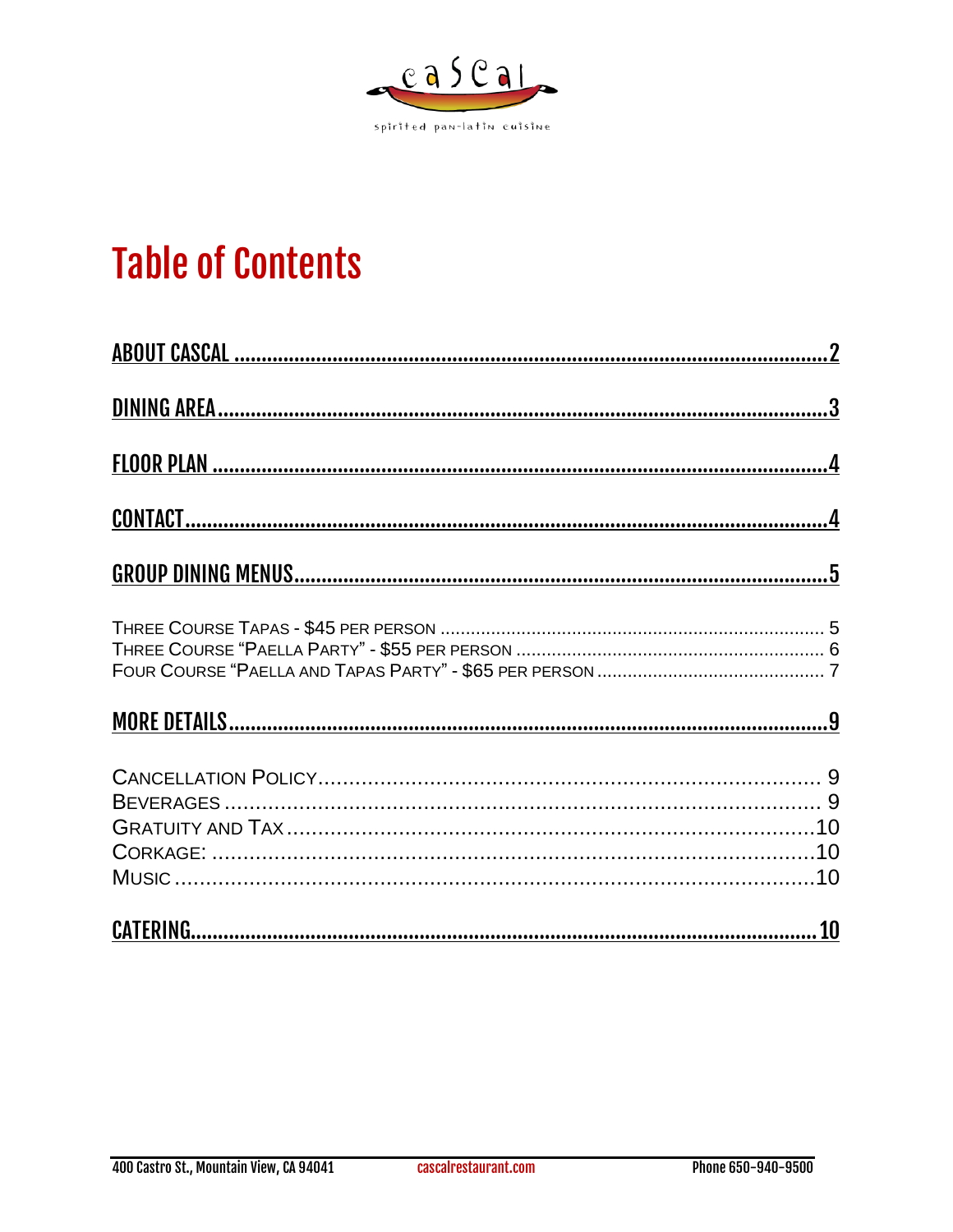

# <span id="page-1-0"></span>About Cascal

Old World taste meets New World appeal at Cascal. This vibrant restaurant concept brings the traditions of Spain, with its savory flavors and warm hospitality, together with the exotic culture of Latin America--the land of sexy cocktails, music, and epicurean delights.

The idea of Cascal came to creator Don Durante some time ago while tasting many of the dishes the kitchen staff of his various restaurants would cook for themselves. These authentic tastes inspired the "Tapa" style menu of small bites and communal sharing. The idea was nurtured during a brief retirement and after the perfect location was found, Cascal became a reality.

The tastes and flavors that make up the menu begin their journey in Spain and continue into the New World of South America and Mexico. To enhance the dining scene, Don sought out award winning Designer/Architect, Chuck Thompson who has designed over ninety restaurants, including Boulevard, San Francisco, The Red Car, Los Angeles, University Cafe in Palo Alto and the Village Cafe in Santana Row. Cascal's unique interior, with its elegant, yet casual atmosphere of bold colors, expansive bar, and rustic chandeliers, creates a lively and lingering experience. With ingredients spanning the globe from Spain to South America, Cascal's menu brings together the bold and seductive flavors of both the Old World and New World in Downtown Mountain View.

Please download for more information on catering and dining at Cascal Restaurant. You may also inquire through the website or by contacting the General Manager at [brad@cascalrestaurant.com](mailto:brad@cascalrestaurant.com) or call us at 650.940.9500.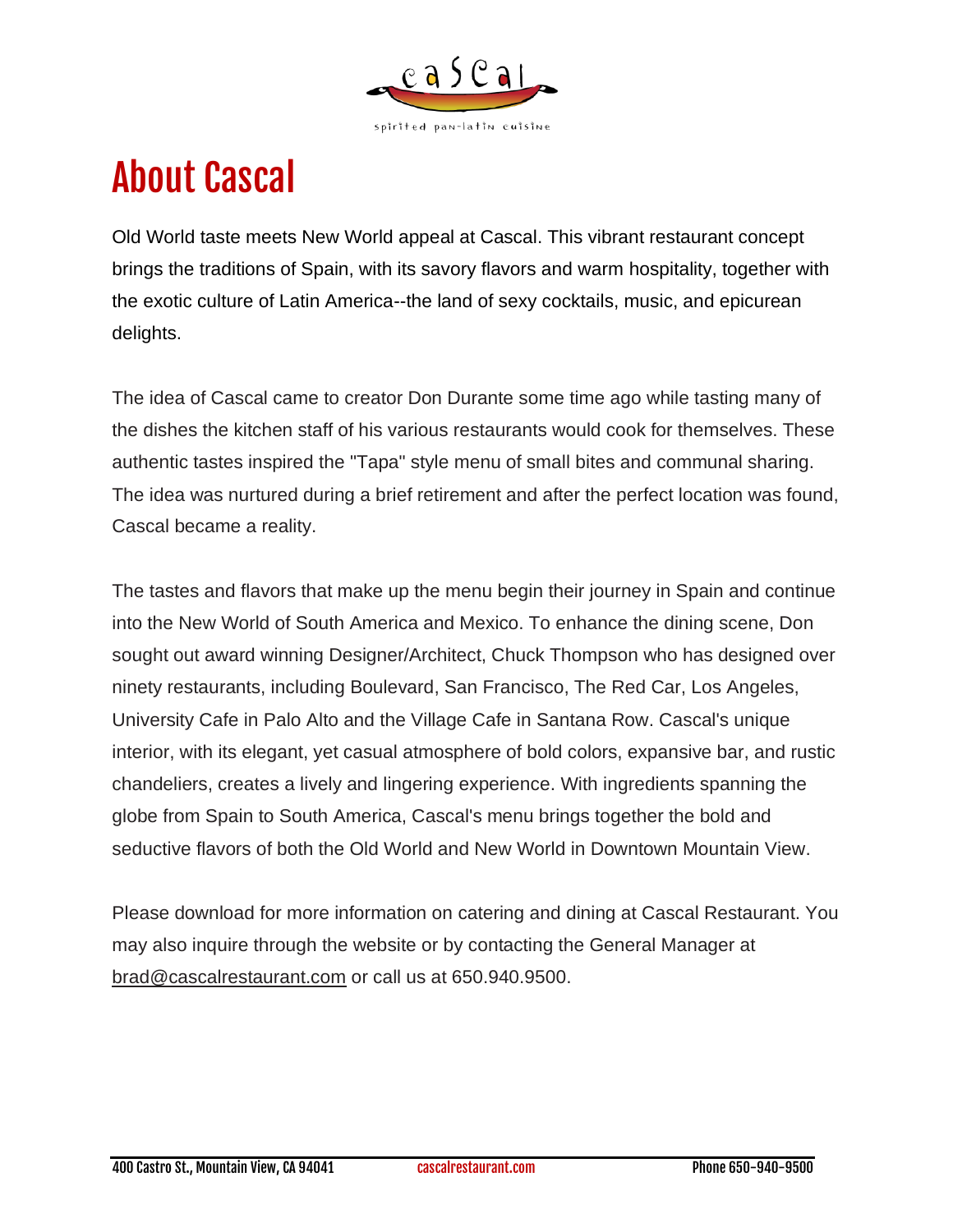

# <span id="page-2-0"></span>Dining Area



Center Banquette Front Area







Center Area **Back area (semi-private)** 



Bar Area **Patio** 

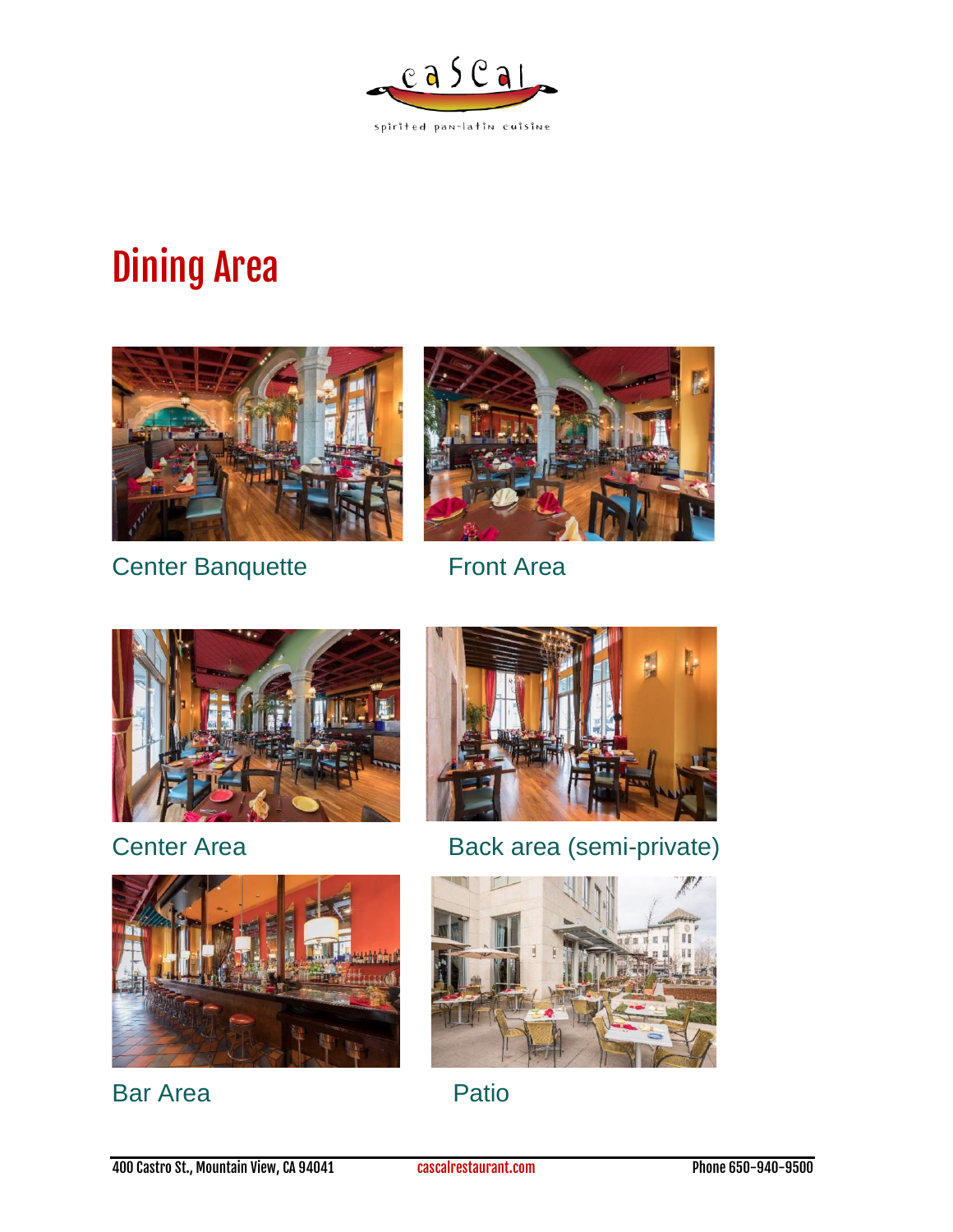

# <span id="page-3-0"></span>Floor Plan



\*Bar area available for reservations of up to 25 people before 5 pm.

## <span id="page-3-1"></span>**Contact**

400 Castro St.,

Mountain View, CA 94041

Main: (650) 940-9500

Email: [brad@cascalrestaurant.com](mailto:brad@cascalrestaurant.com)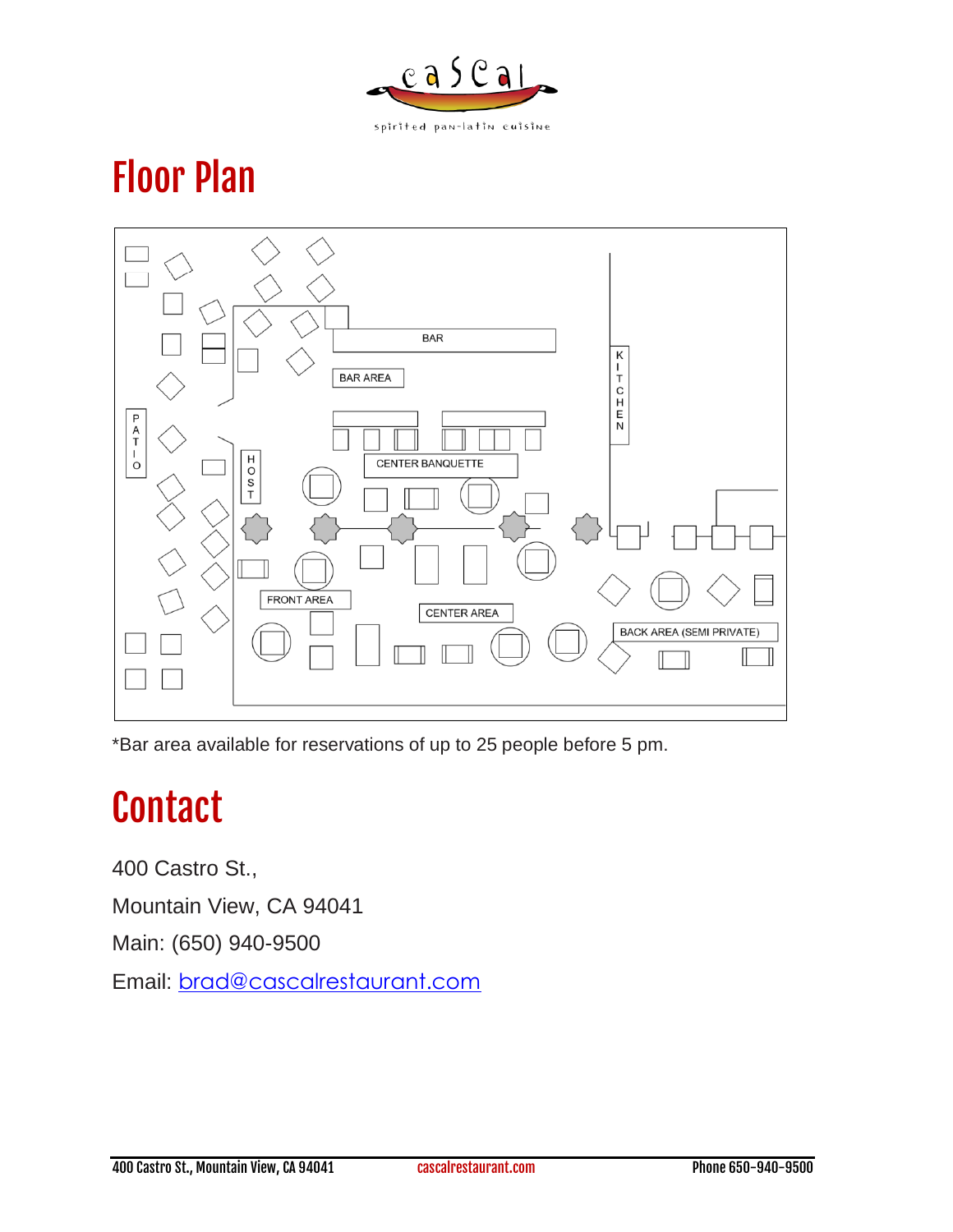

# <span id="page-4-0"></span>Group Dining Menus

### Three Course Tapas - \$45 per person

### <span id="page-4-1"></span>Choice of Two Salads – served family style

- Spanish Caesar Salad: Shaved Manchego cheese with a Creamy Anchovy-Tarragon Dressing.
- Heart of Palm Salad: Marinated heart of palm, sugar snap peas, avocado, arugula, and red onions tossed in a lemon herb vinaigrette *gf*
- Ensalada Mixta: Seasonal mixed greens, with Spanish olive oil and aged sherry vinegar

### Individual Choice of Tapa – 1 tapa per guest

- Banana Leaf Chicken: Braised chicken in poblano chile, tomato and onion sauce with rice *gf*
- Cuban Wrap: Grilled marinated Cuban pork tenderloin, rolled in a flour tortilla
- Wild Mushroom Empanadas- With Manchego cheese and truffle oil
- Eggplant Tian: Layered grilled eggplant, piquillo peppers, Manchego cheese, smoked tomato-paprika sauce *gf*
- Seafood Paella Pasta: Fideo noodles with shrimp, Fresh Fish, calamari, Chorizo, and peas. Tossed in a saffron cream sauce, topped with fried capers and Parmesan cheese.
- Beef Cheek Adobo: slow roasted beef cheek in Adobo sauce, baked corn, poblano chili polenta and pickled onions *gf*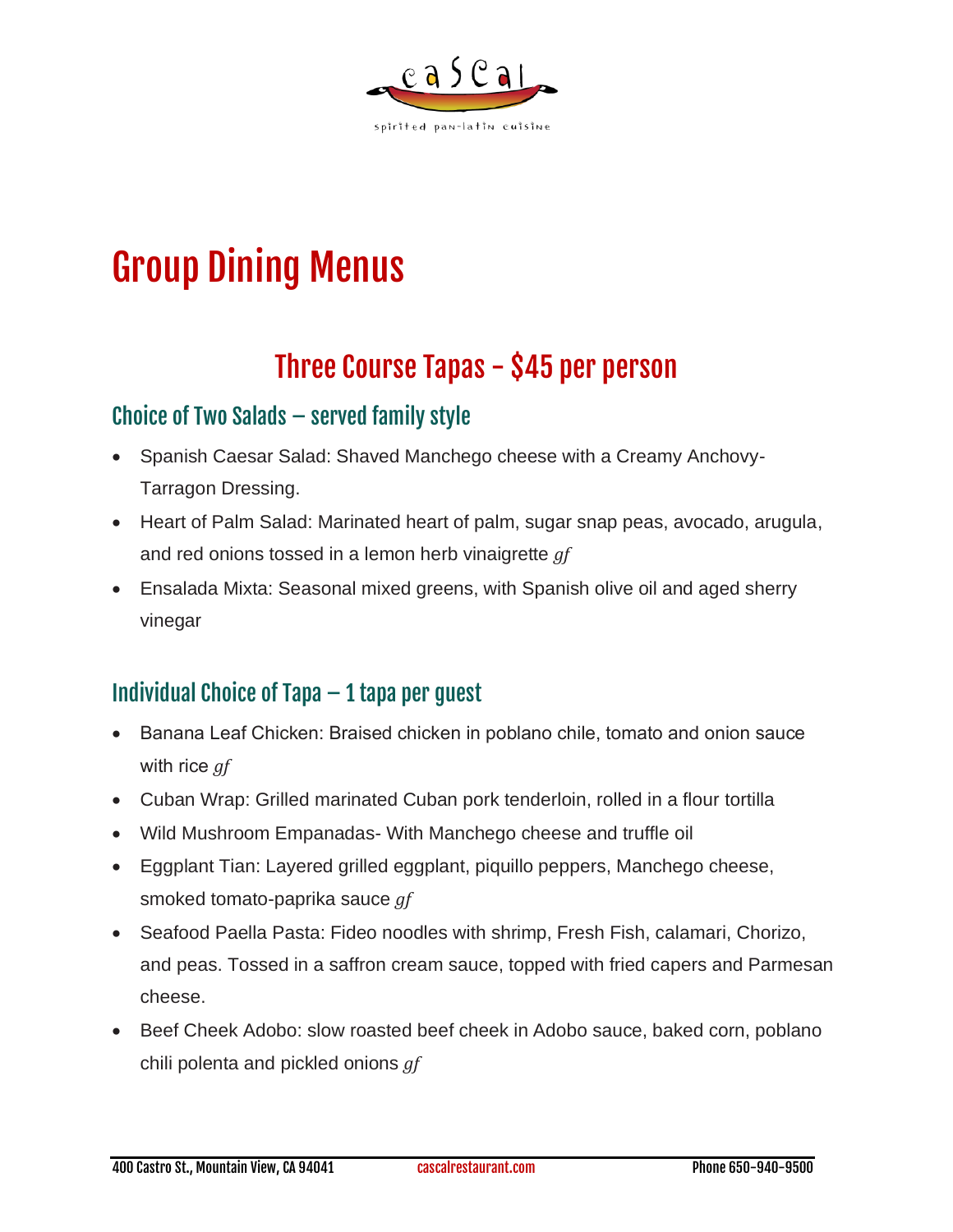

#### Dessert – served family style

- Spanish Flan: Traditional Flan with finely diced marinated orange and vanilla bean caramel
- Helados: House made ice cream or sorbet *gf*
- <span id="page-5-0"></span>• Authentic Basque Cheesecake: With a dulce de leche sauce.

### Three Course "Paella Party" - \$55 per person

#### Choice of Two Salads – served family style

- Spanish Caesar Salad: Shaved Manchego cheese with a Creamy Anchovy-Tarragon Dressing.
- Heart of Palm Salad: Marinated heart of palm, sugar snap peas, avocado, arugula, and red onions tossed in a lemon herb vinaigrette *gf*
- Ensalada Mixta: Seasonal mixed greens, with Spanish olive oil and aged sherry vinegar

### Choice of Three Paellas – served family style, each paella serves 2 to 3 people

- Paella Cascal: Saffron Rice, Chicken, pork, chorizo sausage, shrimp, mussels, clams *gf*
- Vegetable Paella: Seasonal fresh vegetables and saffron rice baked in a vegetable and herb stock and topped with Romesco sauce *gf*
- Paella Marinera: Fresh fish, clams, mussels, shrimp, calamari, scallops, octopus saffron rice *gf*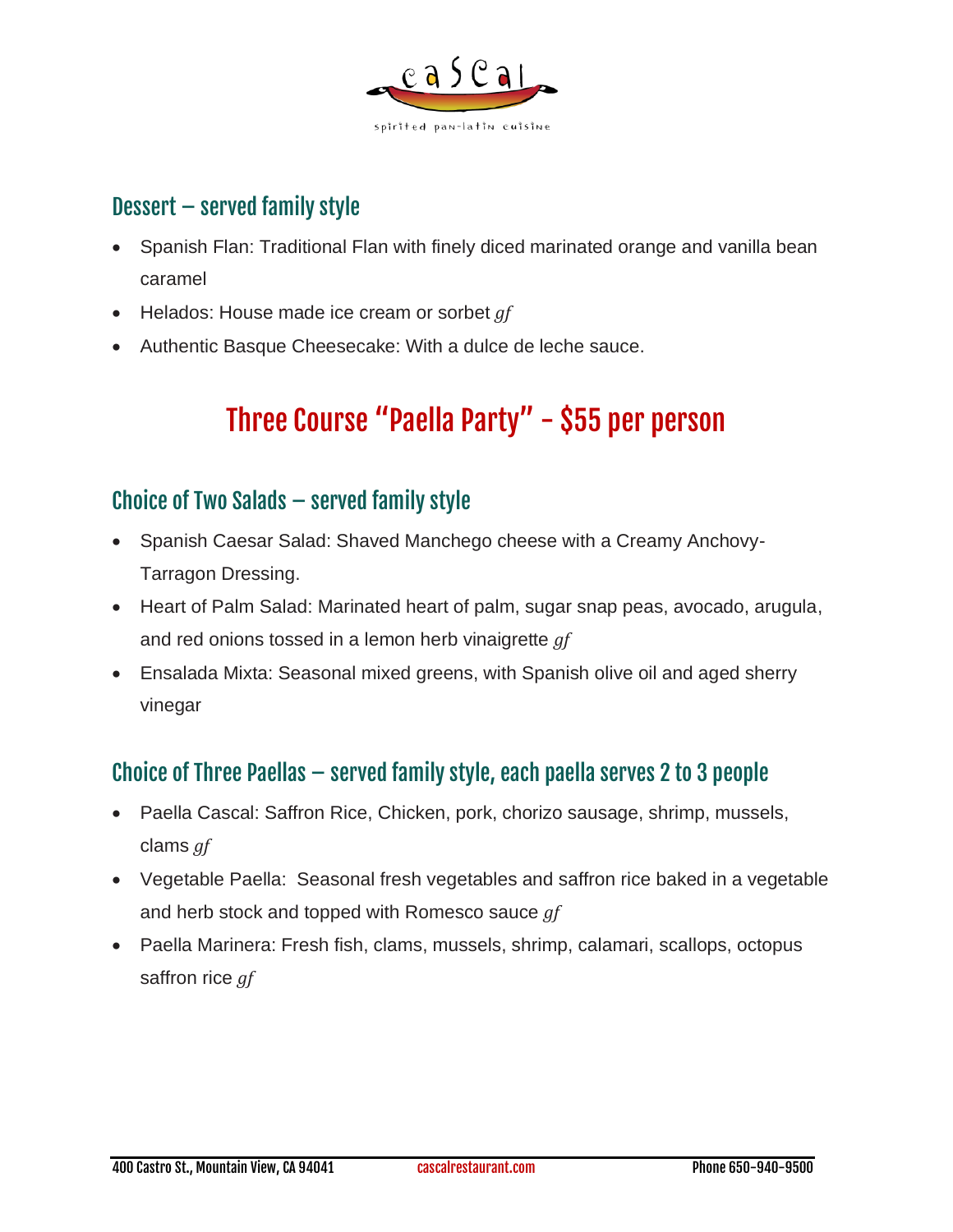

### Dessert – served family style

- Spanish Flan: Traditional Flan with finely diced marinated orange and vanilla bean caramel
- Helados: House made ice cream or sorbet *gf*
- Authentic Basque Cheesecake: With a dulce de leche sauce.

### Four Course "Paella and Tapas Party" - \$65 per person

#### <span id="page-6-0"></span>Choice of Two Salads – served family style

- Spanish Caesar Salad: Shaved Manchego cheese with a Creamy Anchovy-Tarragon Dressing
- Heart of Palm Salad: Marinated heart of palm, sugar snap peas, avocado, arugula, and red onions tossed in a lemon herb vinaigrette *gf*
- Ensalada Mixta: Seasonal mixed greens, with Spanish olive oil and aged sherry vinegar

### Choice of Four Tapas – served family style

- Peruvian Ceviche: Fresh white fish marinated in lime juice, red onion, ginger, chili arbol *gf*
- Sizzling Shrimp: "Mojo de Ajo" garlic, EVOO, chili arbol, fresh lime *gf*
- Wild Mushroom Empanadas: with Manchego cheese and truffle oil
- Grilled Date Brochette: Stuffed with Cabrales cheese and wrapped in Serrano ham *gf*
- Ahi Tuna Tartar: Fresh diced Ahi tuna tartar, diced pineapple, cashews, spicy sesame-soy vinaigrette, guacamole, daikon sprouts
- Lamb Meatballs: Braised in a saffron tomato sauce, with melted Manchego cheese
- Croquetas de Jamón: Spanish Serrano ham croquetas
- Cuban Wrap: Grilled marinated Cuban pork tenderloin, rolled in a flour tortilla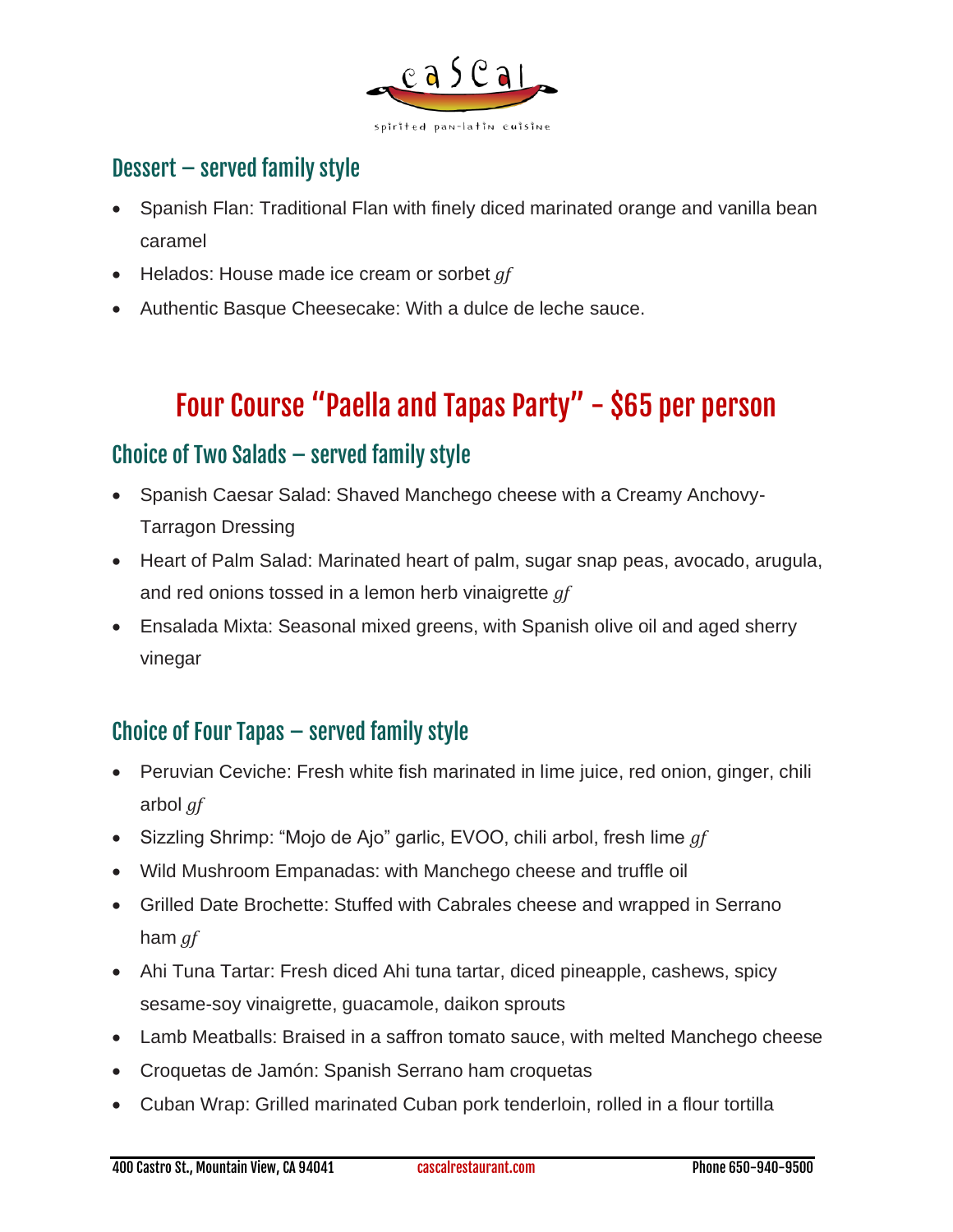

### Choice of Four Entrees – served family style, each entrée serves 2 to 3 people

- Paella Cascal: Saffron Rice, Chicken, pork, chorizo sausage, shrimp, mussels, clams *gf*
- Vegetable Paella: Seasonal fresh vegetables and saffron rice baked in a vegetable and herb stock and topped with Romesco sauce *gf*
- Cuban Roast Pork: mojo marinated pork, black beans, rice, and sweet potato fries *gf*
- Churrasco Steak: Marinated flat iron steak, served with patatas bravas and grilled Shishito peppers *gf*
- Pescado Marbella: Fresh roasted white fish, capers, preserved lemon, saffron white wine butter sauce, fresh herbs, Serrano ham

#### Dessert – served family style

- Spanish Flan: Traditional Flan with finely diced marinated orange and vanilla bean caramel
- Helados: House made ice cream or sorbet *gf*
- Authentic Basque Cheesecake: With a dulce de leche sauce.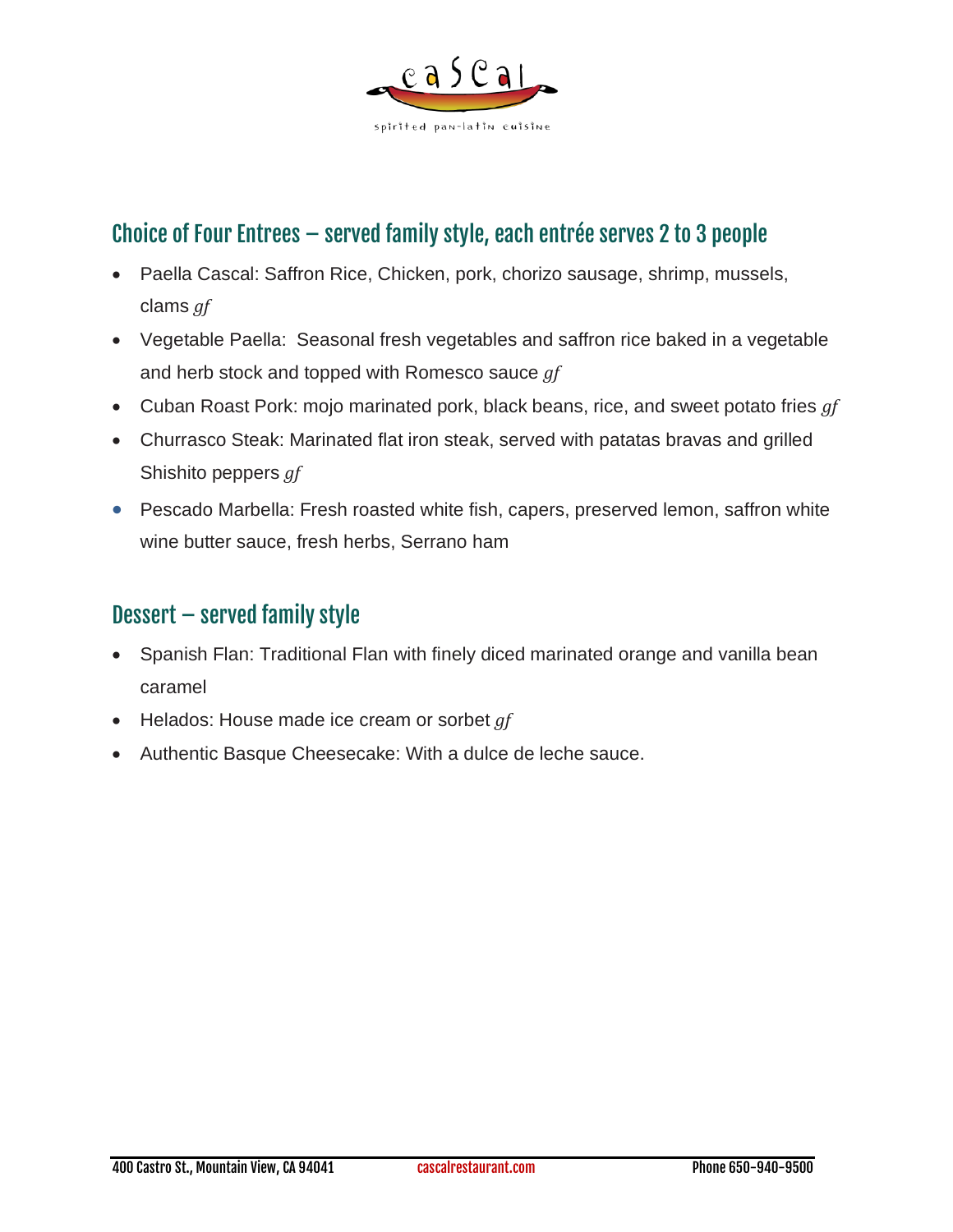

# <span id="page-8-0"></span>More Details

## <span id="page-8-1"></span>Cancellation Policy

- A valid credit card is required for parties of 6 or more.
- Parties of 17 or more must choose from one our group dining menus or plan a menu in advance. We encourage this as most of our groups dine family style. Our staff is available for menu planning.
- We will hold your reservation for 15 minutes and request that your entire party be present at that time.
- You may cancel at no charge or change the number of guests up to 24 hours in advance.
- You will be charged a \$100 fee for a cancellation inside 24 hours.
- You will be charged \$35 per person for any no shows in your group.
- All food and beverage will be on one tab and payable with a maximum of 4 payment methods.
- A 20% service charge will be included for all parties of 6 or more.

### <span id="page-8-2"></span>Beverages

The group dining menus **do not include beverages**, they are charged for as they are consumed. However, we offer the option of pre-ordering the type and number of beverages to be hosted.

Our wine list features a variety of wines from Spain and Latin American countries. If requested, we are happy to suggest wine pairings with the menu items selected. In